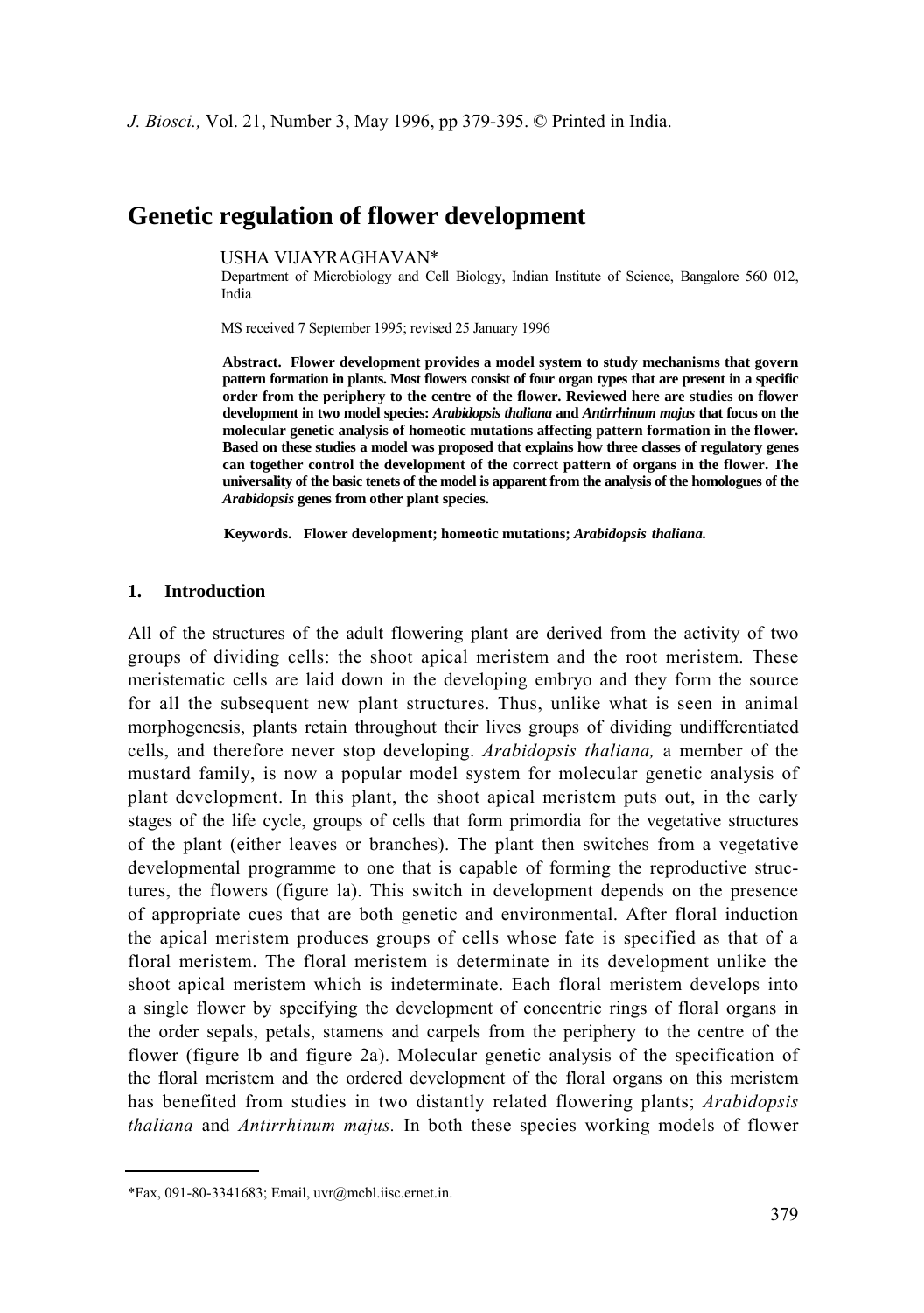

 $\bf{B}$ 



#### WILD TYPE

**Figure 1. (A)** Schematic representation on the left of an *Arabidopsis* plant in the vegetative phase of development where rosette leaves are produced. On the right is a representation of a plant that is florally induced. Here after the production of a few of cauline leaves the primary inflorescence meristem produces individual floral primordia. The axils of the cauline leaves bear secondary inflorescence meristems. **(B)** Floral diagram of an *Arabidopsis* flower. Typical of the Crucifer family to which it belongs this flower bears four sepals in the outermost whorl, internal to which are four petals, internal to them are two lateral and four medial stamens. Internal to these stamens is the central two carpel gynoecium.

development are derived from the genetic analysis of homeotic mutations. The term "homeotic" refers to mutations where the development of a normal organ takes place at a position normally occupied by a different organ (Bateson 1894). Genetic analysis in *Arabidopsis* and *Antirrhinum* have described recessive mutations that cause homeotic conversions of floral organs (Bowman *et al* 1989; Carpenter and Coen 1990; Coen and Meyerowitz 1991). They either alter the identity of the meristem or affect the identity of floral organs. Molecular genetic analysis of many of these loci suggest a conserved theme that operates for determination of the floral meristem and for the specification of the organ primordia (Coen and Meyerowitz 1991; Ma 1994; Weigel and Meyerowitz 1994). Many of these mutant phenotypes have been observed and utilized by breeders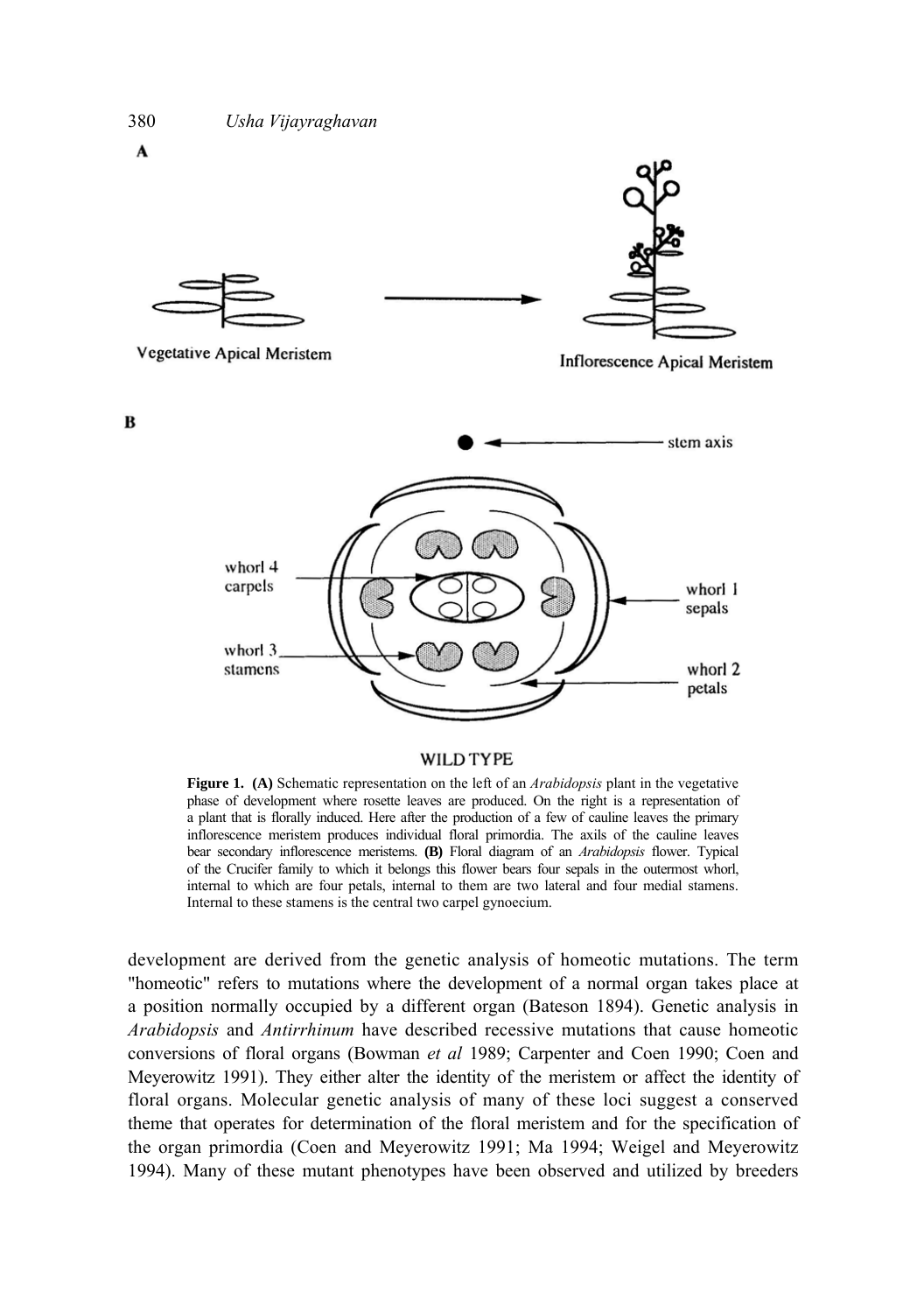



F



Early RNA expression of LFY

Early RNA expression of AP1

**Figure 2.** (**a**) A wild type *Arabidopsis* flower. **(b)** An *apl Arabidopsis* flower. Here a single pedicel that should bear an individual flower is now transformed to a branched structure bearing several flowers. In addition in these flowers the sepals are converted to bract like structures and the petals are often aborted. When present the petals have sepaloid characteristics. (c) The RNA expression patterns of the meristem identity genes *LEY* and *API.* A schematic representation of the inflorescence apical meristem is shown on the flanks of which are represented flowers in very early stages of development. *LF Υ* RNA is detectable in a group of cells that are not yet defined morphologically as a flower meristem (Weigel *et al* 1992). *API* expression begins slightly later and is observed in the first morphologically detectable protuberance that appears on the flank of the apical meristem (Mandel *et al* 1992b). (IM, inflorescence meristem; se, sepals).

and horticulturists in many other plants. The similarity in the homeotic phenotypes suggests a high degree of conservation of the mechanisms that specify fate in floral development.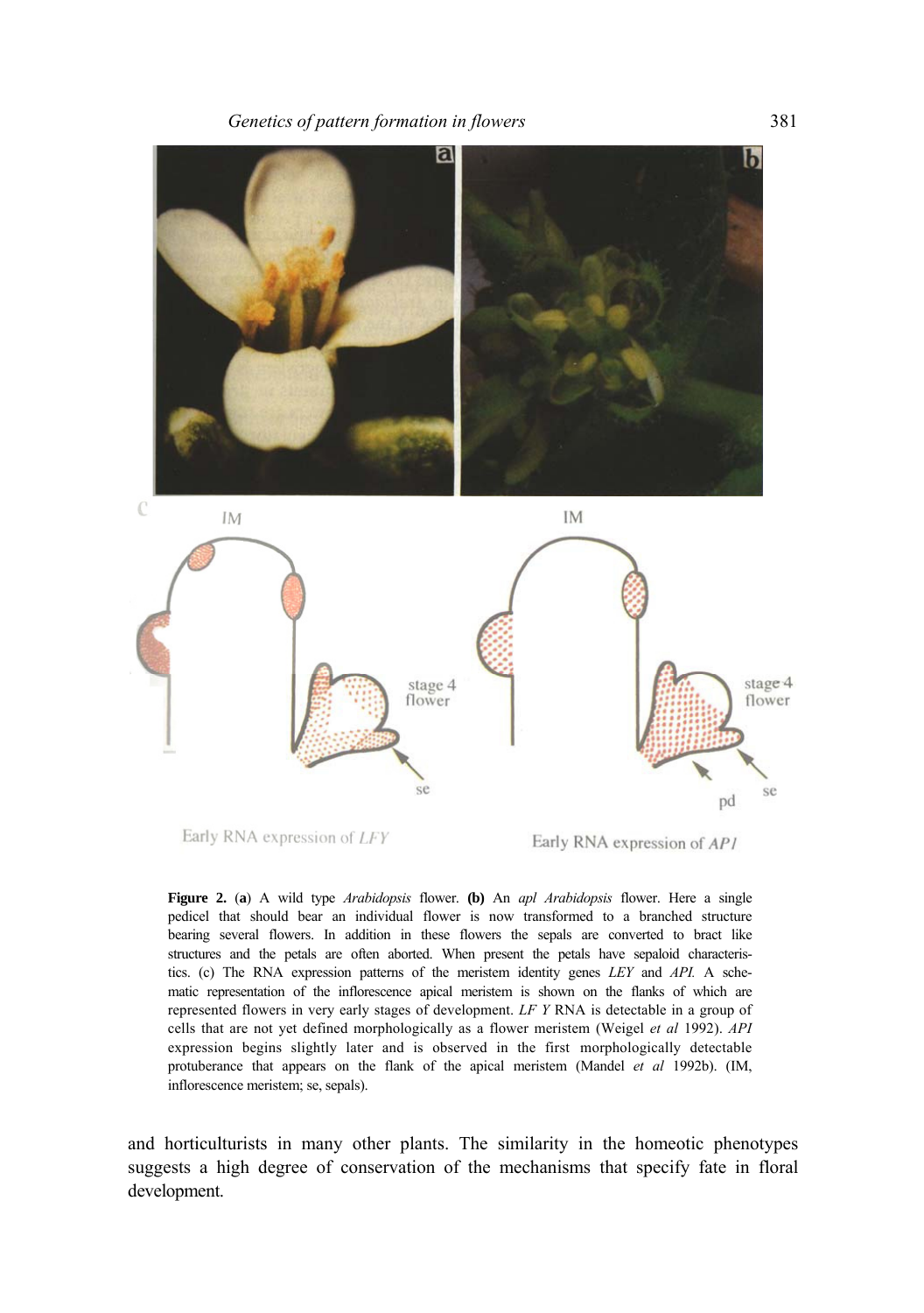### **2***.* **Specification of floral meristem identity**

### 2.1 *Genetic analysis of determinants of floral meristem*

In *Arabidopsis* and in *Antirrhinum,* upon floral induction, the apical meristem changes from one that produces leaf or branch primordia on its flanks to one that produces an indeterminate number of floral primordia (figure la) . This apical meristem is termed an inflorescence meristem. The floral meristem in *Arabidopsis* begins its differentiation as a group of cells that are set aside on the flank of the apical inflorescence meristem, which morphologically look like the cells of the apical meristem. However, they differ in their developmental programme in that the inflorescence meristem is indeterminate whereas the floral meristem is determinate. Analysis of mutants in *Arabidopsis* that either fail to produce floral meristems or mutants where flowers are transformed into inflorescence shoots lead to the identification of three key regulatory gene products with partially overlapping functions: *LEAFY* (*LFY*)*, APETALA1* (*API*)*,* and *CAULIFLOWER* (*CAL*)*.* Mutations in *LFY* or *API* result in the partial conversion of individual floral meristem into an inflorescence meristem. These mutants therefore repeat an earlier developmental program, and are in some respects similar to the heterochrony mutants of maize (Poethig 1990). Several lines of evidence indicate that *LFΥ* has a more predominant function among these genes in specifying floral meristem identity. The improper specification of floral meristem identity is observed even in weak and intermediate alleles of *lfy* where the early flowers that are formed have more abnormal characteristics. These flowers have fewer petaloid and stamenoid organs and often have secondary flowers developing internal to the primary flower (Weigel *et al*  1992). Thus, the petals and stamens are more sensitive to reduction of *LFY* activity. In strong alleles of *lfy* the flowers are more severely affected and they exhibit several characteristics of inflorescences, i.e., they are subtended by bracts, the floral organs are most often leafy sepals, carpels do develop but abnormally, petals and stamens are absent and most floral organs arise in a spiral configuration rather than the whorled configuration of organs in flowers (Weigel *et al* 1992). However, even in the most severe of the *lfy* alleles there is a only a partial conversion of flowers to inflorescence. The sequence homologue of *LFY* in *Antirrhinum* is *FLORICULA* (*FLO*) and mutations at this locus cause a more severe phenotype when compared to *Ify* mutants (Coen *et al*  1990). In most *flo* plants floral meristems fail to form and are replaced by shoots. The *Arabidopsis API* gene product is also required for specification of floral meristem identity as is its sequence homologue in *Antirrhinum: SQUAMOSA* (*SQUA*) (Irish and Sussex 1990; Huisjer *et al* 1992; Bowman *et al* 1993). However, in weak alleles of *apl*  floral meristem identity is not altered perceptibly and individual flowers do not bear any characteristics of shoots. In the intermediate and strong alleles of *ap1* individual flowers are transformed into branched structures that bear flowers at the axil of their first whorl organs (see figure 2a for a wild type flower and figure 2b for an *ap1* flower). That the partially redundant *LFY* and *AP1* gene products act synergistically was revealed upon examination of floral meristems in plants that are doubly mutant for *lfy*  and *ap1*(Bowman *et al* 1993; Schultz and Haughn 1993; Weigel and Meyerowitz 1993). In these plants the flowers show a more complete transformation to inflorescences than that seen in either strong alleles of *lfy* or *ap1* The third locus *CAL,* originally identified as an enhancer of *ap1*alleles, plays a minor role in specifying floral meristem identity since the *cal* mutation alone does not have any effect on floral meristem identity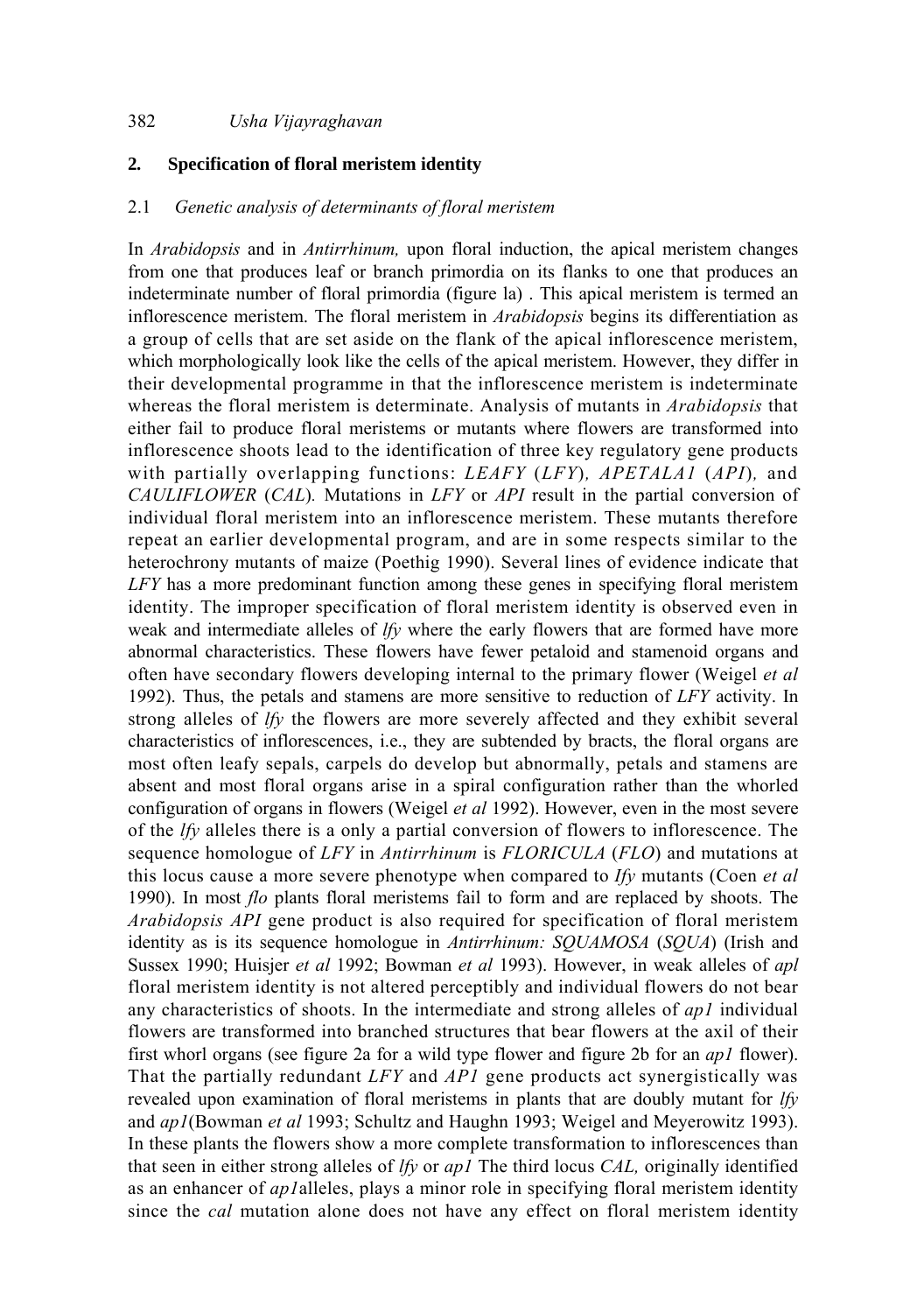(Bowman *et al* 1993). From the analysis of single, double, and triple mutant plants for these loci it has been proposed that *LFY,* and *AP1* activities are required above a certain threshold level for the primordia arising on the flanks of the apical meristem to be specified as floral. The early activities of these two genes are proposed to reach the threshold level by a reinforcing action that they have on each other's activity. The *APETALA2* gene product also functions in reinforcing the activity levels of *LFY* and *AP1* (Bowman *et al* 1993; Schultz and Haughn 1993). When the activity of either *LFY* or *API* is reduced (due to mutation) the primordia are intermediate between the floral and inflorescence meristem. Further reduction in the level by a second mutation in either of these two gene products or a mutation in *CAL* or *AP2* results in a more complete transformation of the floral primordia to inflorescence primordia.

While *LFY, API, AP2,* and *CAL,* promote the formation of floral meristems on the flanks of the inflorescence meristem, the *TERMINAL FLOWER* (*TFL*) gene product of *Arabidopsis* acts to repress floral meristem formation. Mutations in *TFL* result in earlier flowering because of a shorter vegetative phase of development, and in addition in *tfl* mutants the apical meristem is transformed into a floral meristem (Shannon and Meeks-Wagner 1991; Alvarez *et al* 1992). Therefore *ΤFL* appears to control the time in the plant life cycle when flower formation should take place and it is likely to repress the activity of floral meristem promoting genes in the apical meristem (Weigel *et al* 1992; Gustafson-Brown *et al* 1994). It appears that in *Arabidopsis* the reproductive pathway promoting the formation of the inflorescence meristem and then the formation of flowers is itself a default pathway because, mutations in *EMBRYONIC FLOWER*  (*EMF*) lead to production of a single flower upon seed germination (Sung *et al* 1992). Therefore like *TFL* this gene product most likely acts to repress the activity of genes like *LFY*, and *AP1* that promote flower formation.

#### 2.2 *Molecular analysis of floral meristem identity*

The cloning and sequence analysis of *LFY* and *AP1* and of their homologues from *Antirrhinum, FLO* and *SQUA,* suggests that these genes function as transcription regulators that specify the identity of the floral meristem. The genetic prediction that *LFY* and *API* gene products are required early in the floral development programme for the establishment of the floral meristem identity is supported by the analysis of their *in situ* expression pattern. The RNA expression pattern of *LFY* in wild type flowers shows it to be expressed on the flanks of the apical inflorescence meristem before the development of any morphological sign of the floral meristem. In addition consistent with predictions of the genetic analysis the *LFY* RNA is not detected in the apical inflorescence meristem (Weigel *et al* 1992 and see figure 2c). *LFΥ* RNA continues to be expressed strongly in early floral primordia, but in later stage flowers the levels of *LFΥ* RNA observed are low and there is no detectable signal in the sepals. The *FLO* RNA is expressed first in the developing bracts; in the axils of which floral primordia develop at a slightly later stage. The expression in bracts is followed by sequential expression, first in the early floral primordia, then in the sepal primordia, and later in the carpel primordia (Coen *et al* 1990). This cascade οf *FLO* expression pattern is different from what is observed for *LFY,* therefore while *FLO* and *LFY* bear extensive sequence homology they are likely to control development in different ways. The suggestion of divergence of function among *LFΥ* sequence homologous present in different species is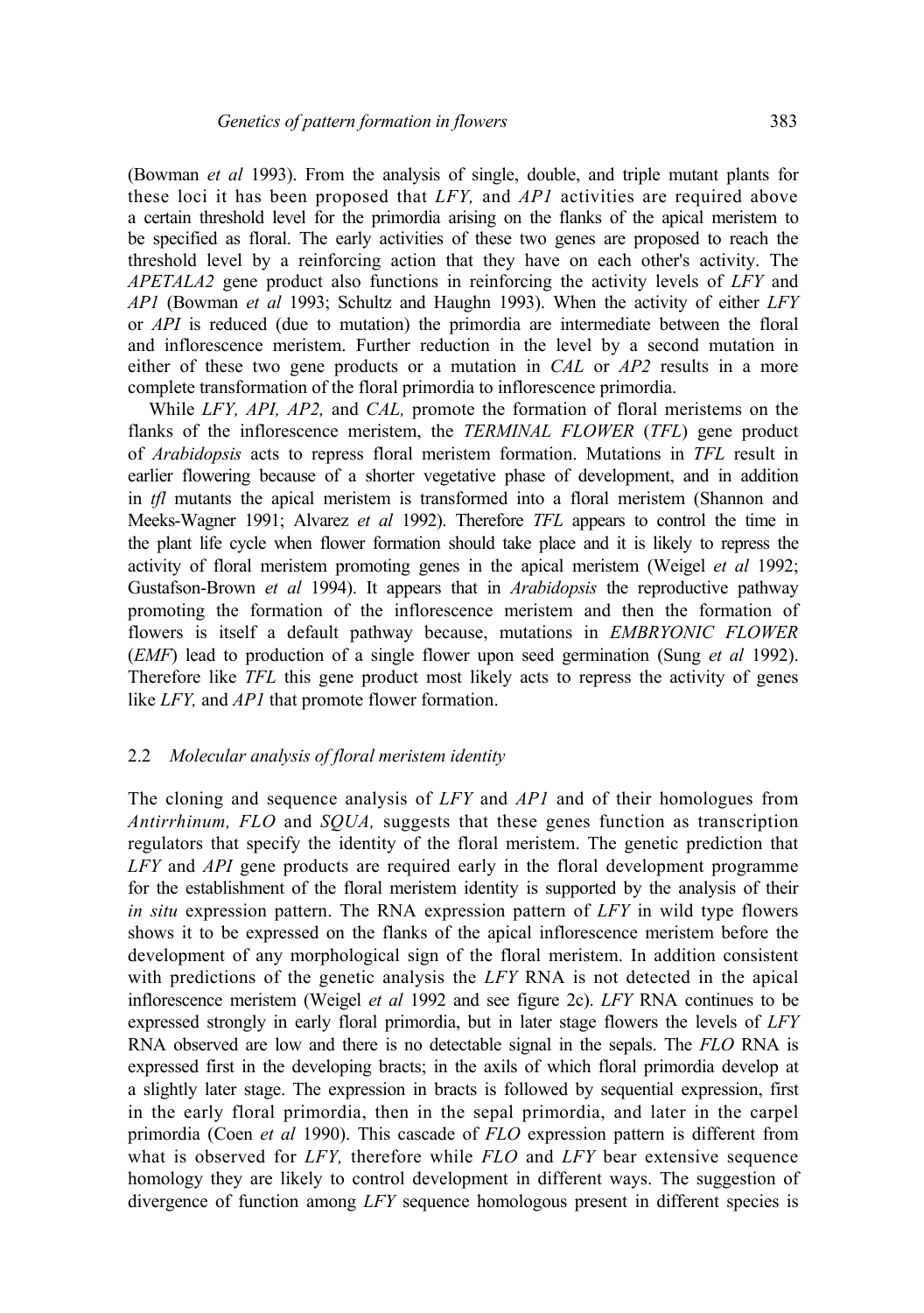substantiated by the studies on the tobacco *NFL1* gene. Surprisingly *NFL1* RNA expression is seen the indeterminate vegetative meristems and arrested vegetative axillary meristems, in addition to the expected expression in floral meristems (Kelly *et al* 1995). Regardless of these differences a recent report suggests that *LFY* is functionally conserved. The ectopic activity of single genes either *LFY* or *AP1* was found to be sufficient to promote a floral fate to primordia that in wild type plants have a different fate (Mandel and Yanofsky 1995; Weigel and Nilssen 1995). Transgenic *Arabidopsis* or aspen plants that constitutively express *LFY* develop flowers precociously and flowers appear in the place of lateral shoots. These experiments show that *LFY* alone behaves as a developmental switch and they also demonstrate the high degree of functional conservation among diverse species (Weigel and Nilssen 1995). Although the predicted *LFY* and *FLO* class of gene products do not show any similarity to any other known transcription factors, they contain proline rich and acidic domains characteristic of transcription factors. That they are likely to act as transcriptional regulators is supported by the finding that the *LFΥ* product is nuclear localized (D Weigel and Ε Μ Meyerowitz, personal communication).

The two other genes in *Arabidopsis* that are required for floral meristem identity: *AP1*and *CAL* are also cloned and this was done on the basis of the presence of a highly conserved DNA binding motif called the MADS domain (see following section on floral organ identity for MADS domain). The *AP1* RNA is detected in very early floral primordia, slightly later than the onset of *LFΥ* expression (Mandel *et al* 1992b; and see figure 2c). This early and uniform expression of *API* throughout the floral meristem is later restricted to the sepal and the petal primordia at about the time that floral organ identity gene: *AGAMOUS* is expressed (Gustafson-Brown *et al* 1994). This expression continues in the sepal and petal of the near mature flower. The biphasic expression pattern of *AP1* is consistent with the genetic analysis of *ap1* alleles that suggested two functions for *AP1* one in determining floral meristem identity and another as an organ identity gene that specifies sepal and petal development. The *CAL* gene is also expressed early in floral primordia at about the time that *AP1* RNA is detected, but the expression of *CAL* in the mature flower i.e., in the sepal and the petal is very low (Kempin *et al* 1995). Therefore, this suggests that while *CAL* can substitute for *AP1* in determining meristem identity, it may not substitute for *AP1* in organ identity determination.

The fourth factor *AP2* that acts to reinforce the activity of *LFY* and *AP1* in determining meristem identity has also been cloned (Jofuku *et al* 1994). However, the expression pattern of *AP2* RNA is not restricted to floral meristems and therefore is different from the other genes described above. RNA expression is observed in the leaf primordia, apical meristem, and in floral primordia. The sequence analysis of *AP2* shows it to contain a unique 68 amino acid repeated motif that has been called the *AP2*  motif. This domain is closely related to a DNA binding domain found in ethylene response element binding proteins (Weigel 1995). Apart from functioning in reinforcing meristem identity *AP2* like *AP1* also has a later function in specification of sepal and petal primordia in the developing floral meristem.

Genes tha t define the identity of the meristem most likely function as a bridge between floral induction genes and the downstream genes that specify fate of the floral organ primordia. However, their expression must be under the control of other genes, for example, those that directlyrespond to the environment and other cues that induce the conversion of the apical meristem to an inflorescence meristem. While not much is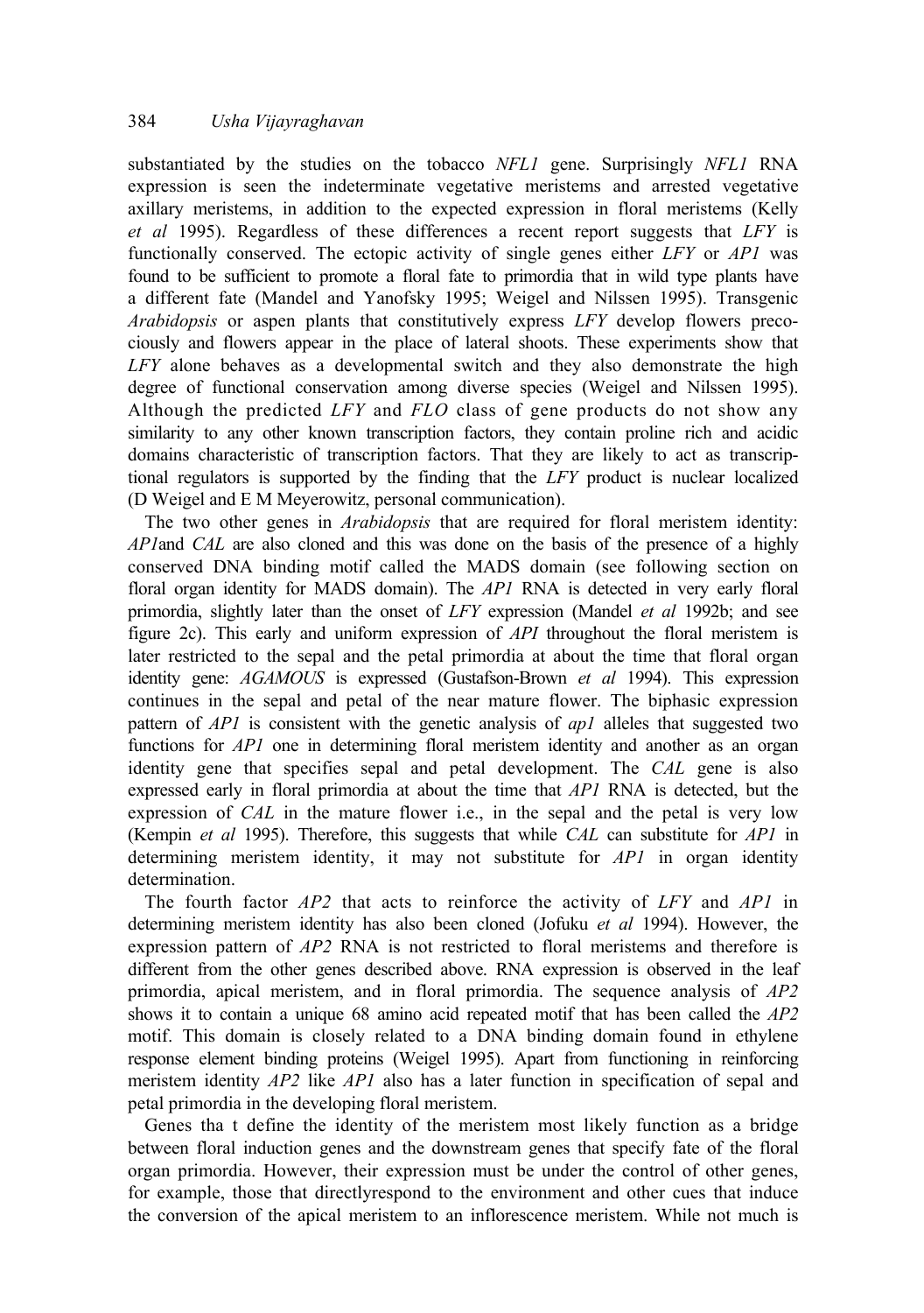known about these genetic factors that induce formation of an inflorescence meristem, genes such as *TFL* are known to repress *LFY* and *AP1* from being expressed in the apical inflorescence meristem (Weigel *et al* 1992; Gustafson-Brown *et al* 1994).

#### **3. Floral organ identity genes**

#### 3.1 *The ABC model for floral organ specification*

Once the identify of the meristem is specified, the next step in floral development is the specification of the type, number, and position of organs that are typical for a flower of the particular species. In the case of *Arabidopsis* this involves the correct specification of four sepals, four petals, six stamens and a central carpel (figures lb and 2a). Several *Arabidopsis* and *Antirrhinum* genes have been studied mutations in which cause homeotic transformation of floral organs (Bowman *et al* 1989; Carpenter and Coen 1990). In *Arabidopsis* the genes include *AP2, AP1, AP3, PI,* and *AG.* Each of these genes controls the identity of developing organ primordia that are specified on the floral meristem. *AP2* and *AP1* activities are required for specification of organ fate in the first and second whorl. Mutations in these loci lead to mis-specification of these specific organ primordia; in *ap1* mutants the sepals are replaced by bract like structures and the petals are often aborted or when present are sepaloid (see figure 2b), in *ap2* the sepals are replaced by carpelloid structures and petals by stamens. Mutations in *AP3* or *PI*  genes lead to the mis-specification of the second and third whorl organs, with petals being replaced by sepals, and stamens by carpels. Mutations in *AG* cause misspecification of third and fourth whorl organs, resulting in transformation of stamens into petals and carpels into sepaloid structures. In addition *ag* flowers loose the determinate characteristic of flowers and reiteration of flower development occurs within the fourth whorl of every flower. These flowers that develop internal to the fourth whorl of the primary flower also bear the same mutant phenotypes. Thus it is apparent that mutations that affect floral organ identity alter the fate of organs that develop in adjacent two whorls of the flower.

Based on the detailed genetic analysis in *Arabidopsis* of various double and triple mutant combinations a model for the control of the organ identity has been proposed. This model proposes that by the individual and combined expression pattern of three classes of regulatory genes Α, Β and C a pattern of four different whorls can be specified (reviewed in Coen and Meyerowitz 1991; Ma 1994; Weigel and Meyerowitz 1994). This model proposes that expression of the regulatory gene A alone is sufficient to specify sepal identity, that of A and Β specifies petal development, that of Β and C specifies stamen development and of C alone specifies carpel development. In addition the genetic analysis proposes that the A and C activities act antagonistically to restrict each other to specific domains (see figure 3). Many aspects of this model have been borne out by molecular genetic analysis in both plant species. Molecular analysis of several of the *Arabidopsis* and *Antirrhinum* genes that are organ specification genes (class A, B, or C) shows them to be members of a class of transcription factors with the conserved MADS-DNA binding domain. The conserved stretch of about 56 amino acids first found in the *AGAMOUS* and *DEFICIENS* genes of *Arabidopsis* and *Antirrhinum*  respectively, bore remarkable similarity to transcription factor SRF of mammalian cells and MCM of yeast. This domain was therefore called the MADS domain to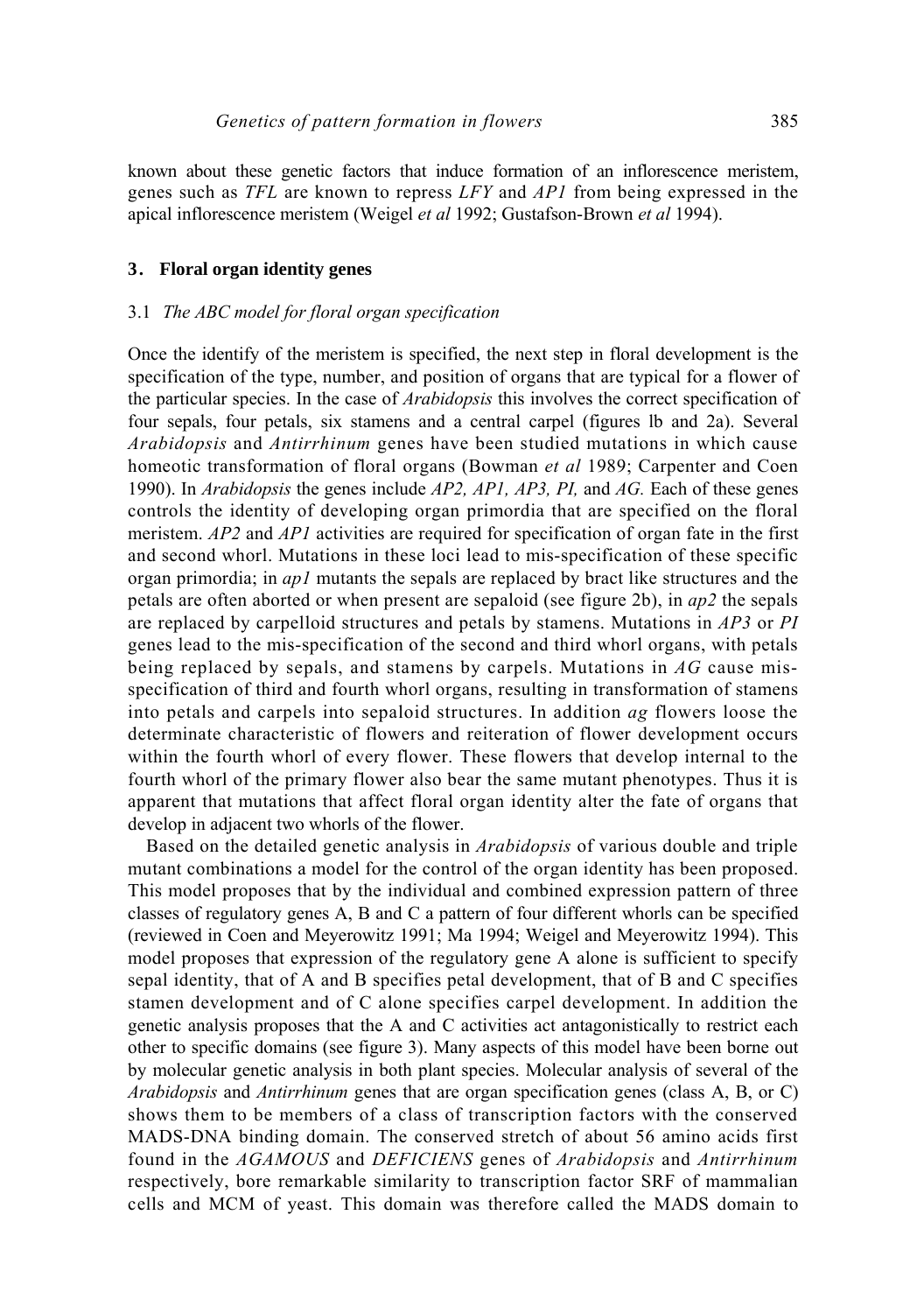

Figure 3. The ABC model for specification of floral organ identity (based on Coen and Meyerowitz 1991; Weigel and Meyerowitz 1994). The domain of action of the class A, B, and C genes are given within boxed areas in red, blue and green respectively. The altered domains of function and the homeotic transformations of the floral organs observed in flowers with single mutations in each of the class A, B, or C genes are also shown. Wild type genes are denoted by upper case italicized letters and the mutant genes with lower case italicized letters. (Wl, whorl 1; W2, whorl 2; W3, whorl 3; W4, whorl 4; se, sepals; pe, petals; st, stamens; ca, carpels).

represent the first four members of this class of transcription factors. The proposed domains of action of these organ identity genes correlates well with the expression patterns of their RNAs. For instance the C class gene, *AG* of *Arabidopsis,* is expressed in the region of the floral meristem where the stamens and the carpels are to develop and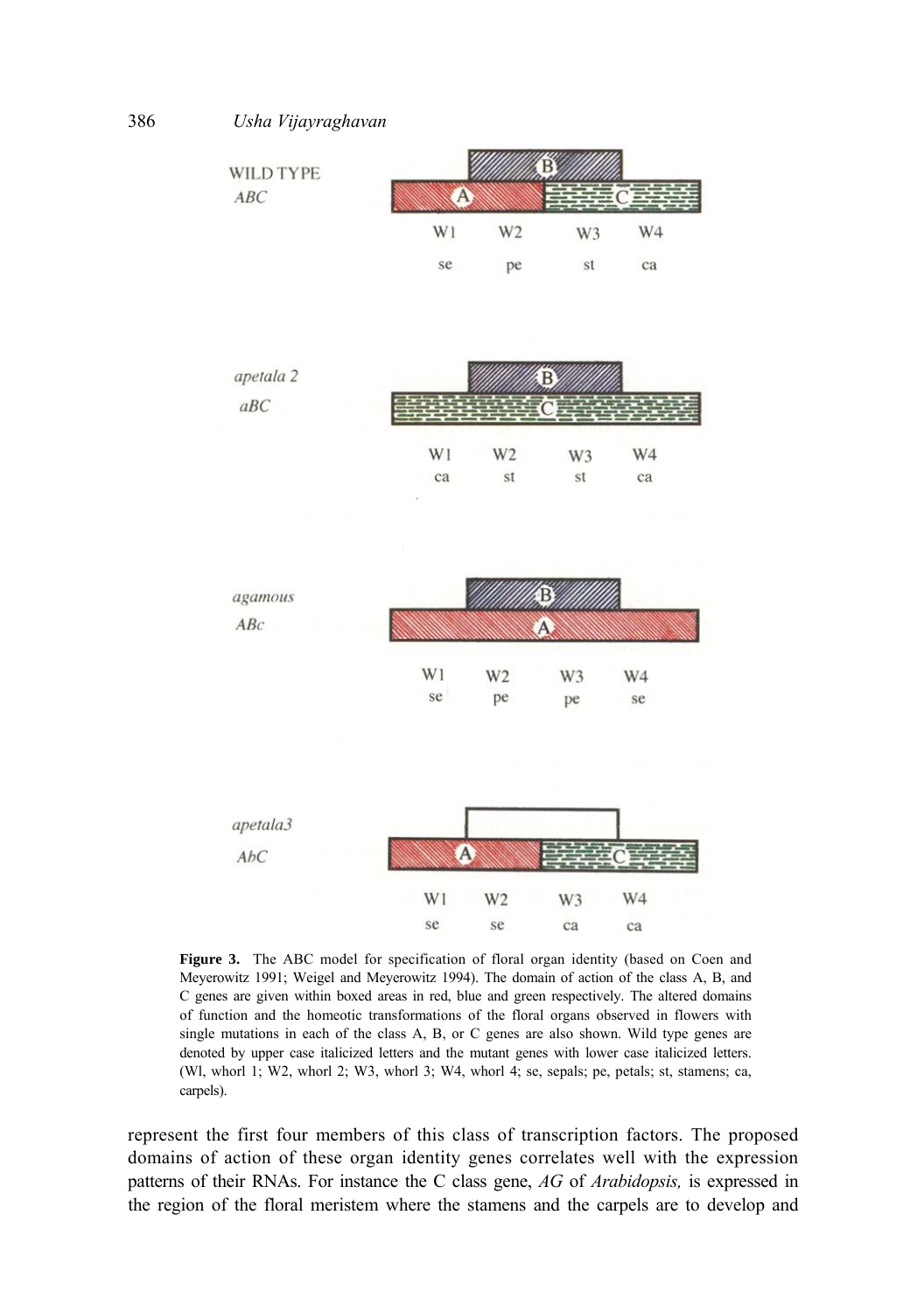its earliest expression is seen just after the emergence of the sepal primordia but before the morphological development of stamens and carpels (Yanofsky *et al* 1990; and see figure 4). Similarly, the class Β gene *AP3* is expressed in the region of the floral meristem where the petal and stamen primordia are to develop; and mutations in this gene cause homeotic transformations in these whorls only (Jack *et al* 1992; and see figures 3 and 4). The proposal that the A and C function genes antagonistically regulate each others expression is supported by the observation that the expression of the C function gene expands to whorls one and two in plants with mutations in a class A gene: *AP2* (Drews *et al* 1991; and see figure 4). *AP1,* another class A gene serves only a minor role in repressing *AG* expression in the first and the second whorl. The negative regulation of *AP1* expression in the third and fourth whorl of the flower by the C function gene is also at the level of transcriptional regulation since in *ag* mutant flowers *AP1* expression expands to the inner whorls of the flower (Gustafson-Brown *et al* 1994; and see figure 4). The expression pattern studies of Β function genes shows that their early expression pattern is independent of A or C function genes. While these initial patterns of expression of the two Β function genes *AP3* and *PI* are established independent of each other, high levels of *PI* expression require *AP3* activity implying a role for *AP3* in the maintenance of *PI* activity (Jack *et al* 1992; Goto and Meyerowitz 1994). Similarly *PI* also functions as a maintenance factor for *AP3* expression in the third whorl and these two Β function genes operate in an autoregulatory circuit. That these proteins interact in solution has also been demonstrated (Goto and Meyerowitz 1994). The class A, B, and C genes are themselves sufficient for floral organ identity as demonstrated by tudies in *Arabidopsis* where ectopic expression of one or two genes can result in homeotic transformations. Ectopic expression of *AG,* through a constitutive promoter



**Figure 4.** A schematic representation of the RNA expression pattern for the three homeotic floral organ identity genes in wild type and mutant flowers. The flowers shown here are all in stage four of development (Smyth *et al* 1990) where sepal primordia are defined morphologically but none of the other organ primordia are differentiated yet. The expression pattern for the three different genes are depicted in three columns and the rows give the genotype of the flowers.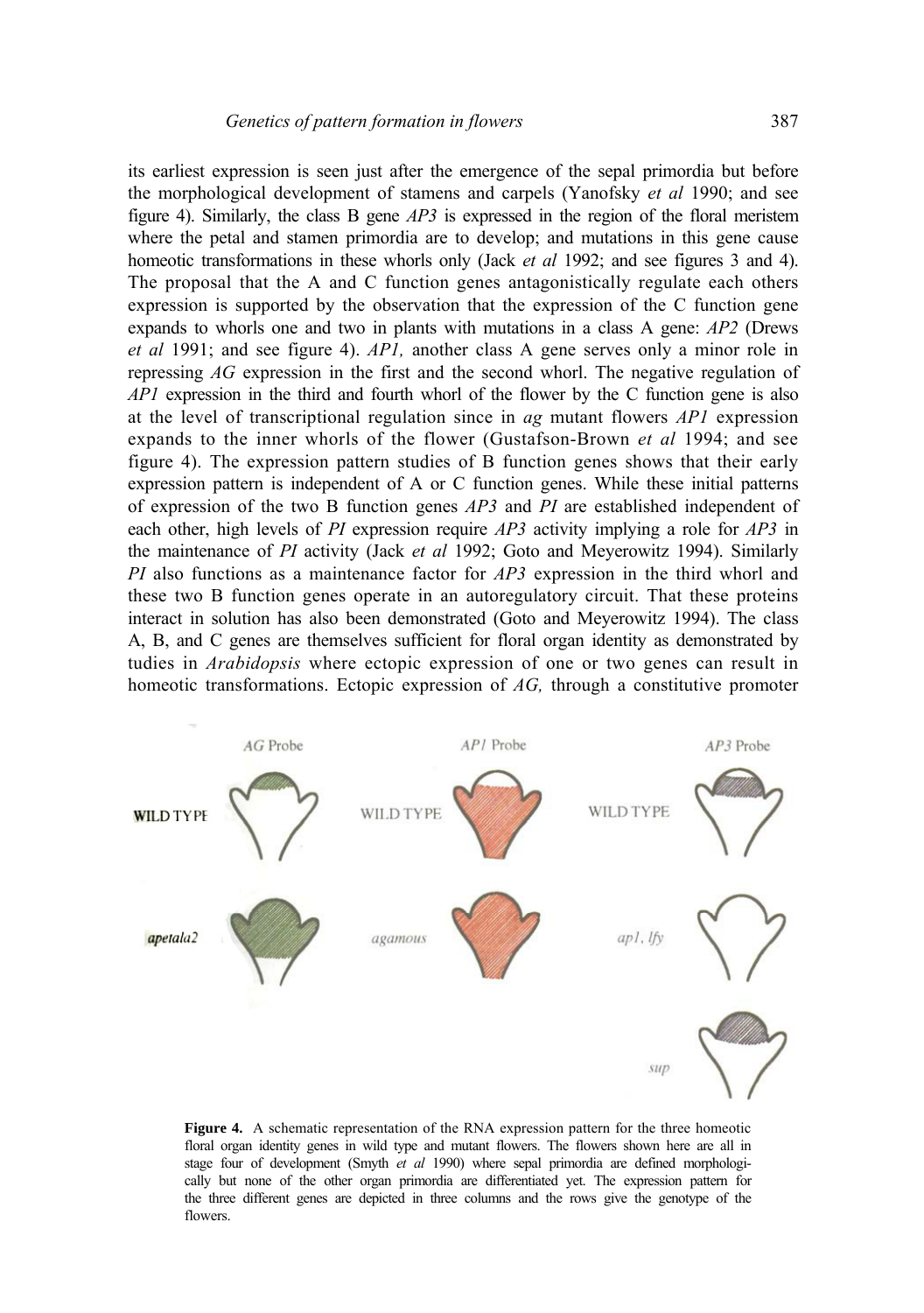in transgenic *Arabidopsis* plants results in the conversion of first whorl organs to carpelloid sepals and conversion of the second whorl organs to stamenoid petals (Mizukami and Ma 1992; and see figure 5). This experiment showed that *AG* alone can



**Figure 5.** The effects of ectopic expression of individual floral homeotic genes. The first row depicts the domain of expression of the ABC class of genes in wild type flowers. The second row gives the expression domains of Β and C genes in a plant mutant for *a.* The third row gives the effects of expressing a class C gene: *AG* constitutively in all four whorls of the flower. In this case a phenocopy of *a* mutant is produced by repression of class A genes in whorl 1 and 2 by the ectopically expressed *AG.* The fourth row shows the effects of ectopic expression of a class Β gene of *Arabidopsis: AP3.* A homeotic conversion of the fourth whorl into stamens is observed. The abbreviations used for the whorls and floral organs are the same as that used in figure 3.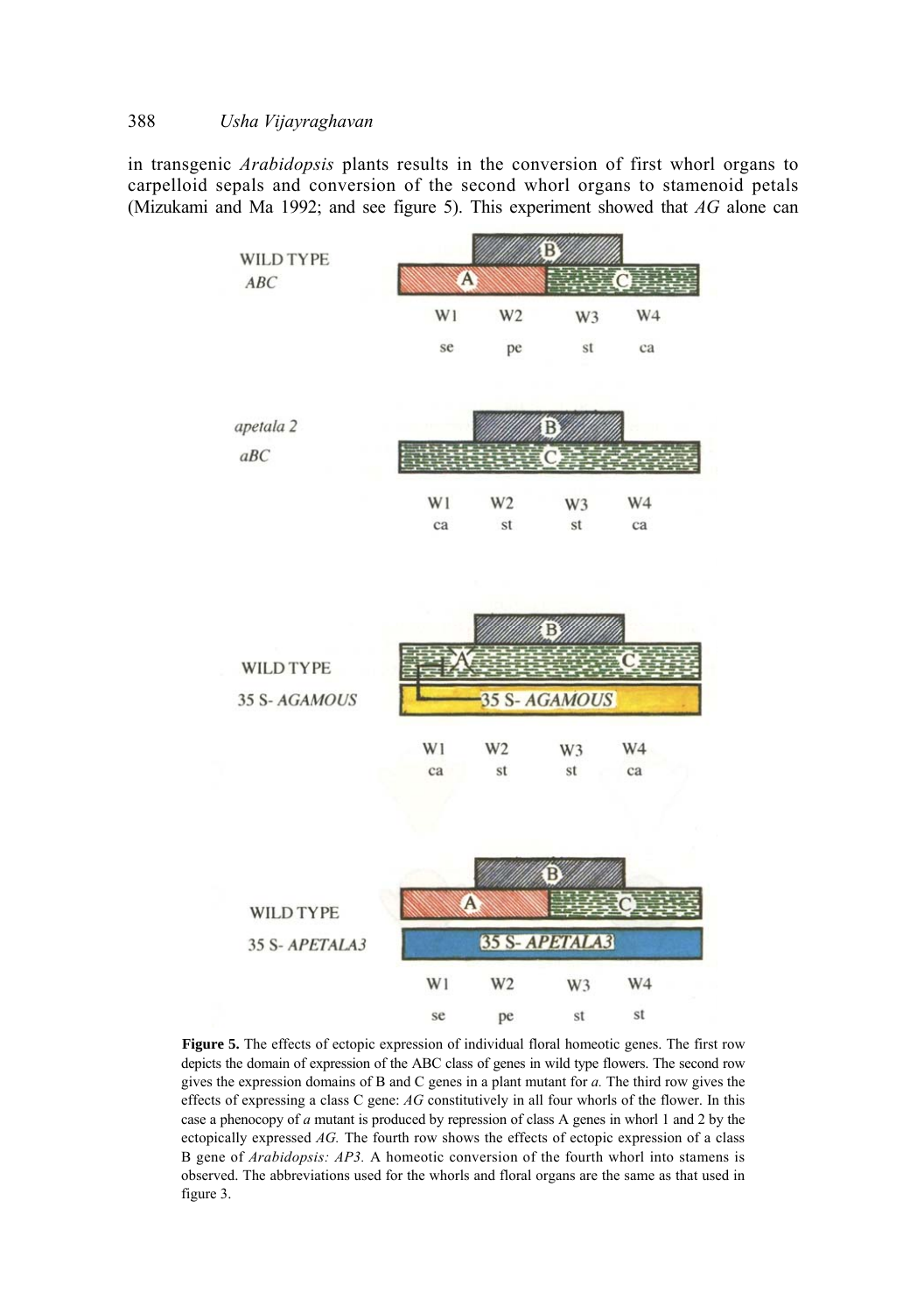repress A function activity and is alone sufficient to direct carpel development. A similar conclusion was arrived at for *Antirrhinum* where a dominant gain of function mutation in *PLENA* (*PLE*)*,* homologue of *AG* in *Antirrhinum,* results in phenocopy of a loss of A function (Bradley *et al* 1993). Ectopic expression of the *Arabidopsis* Β function gene *AP3* demonstrates that the constitutive expression of *AP3* in the fourth whorl stabilizes a transient expression of *PI* in the fourth whorl. Once a stabilized continued expression of *AP3* and *PI* is obtained a conversion of the fourth whorl carpels into stamens is observed (Jack *et al* 1994; and see figure 5). Transgenic *Arabidopsis* plants that constitutively express both *AP3* and *PI* develop only petals and stamens showing that these two genes alone are sufficient to provide petal identity in combination with class A genes and stamen identity in combination with class C genes (Krizek and Meyerowitz 1996). The fact that the class A, B, and C organ identity genes act similarly in distantly related plant species was demonstrated by experiments where *A G* sequence homologue from *Brassica* (Mandel *et al* 1992a), petunia (Tsuchimoto *et al* 1993), and tobacco (Kempin *et al* 1993) were found to repress A function genes when ectopically expressed in transgenic plants.

### 3.2 *Spatial and temporal regulation of floral organ identity genes*

The temporal and spatial regulation of the organ identity genes on the developing floral meristem must be itself regulated. This regulation must involve activators of these genes since the class A, B, and C genes are turned on only in the floral meristem and often only in a specific domain of the developing meristem. In addition repression of their activity in whorls where they should not be expressed is also necessary. Recent studies show that the meristem identity genes are positive regulators of these floral organ identity genes (Bowman *et al* 1993; Schultz and Haughn 1993; Weigel and Meyerowitz 1993). Genetic analysis of an allelic series of *lfy* mutants and double mutants analysis suggested that *LFΥ* is an activator of *AP3.* This prediction based on genetic data has support from analysis of RNA expression pattern of class Β genes: *AP3,* and *PI* and of a class C gene: *AG* in plants mutant for *lfy* or *lfy,* and *ap1.* These experiments showed that *LFΥ* is the predominant activator of class Β genes because RNA levels for Β function genes are drastically reduced in *lfy* plants and this reduced Β activity is not altered in *lfy, ap1* double mutant plants (Weigel and Meyerowitz 1993). Similar experiments showed that *LFY* and *AP1* together act as activators of class C gene: *AG* (Weigel and Meyerowitz 1993). Thus the requirement for activators is different for different organ identity genes. Recent studies in *Antirrhinum* showed that *FLO;* the counterpart of *LFY* in *Antirrhinum;* acts non-autonomously to induce *DEF*  and *PLE* expression (Hantke *et al* 1995). These results show that while *LFY* and *FLO*  are likely to be transcription factors the downstream events that they affect are likely to be brought about by cell-signalling. This must therefore involve other genes that link the early acting meristem identity genes and the step involving the activation of organ identity genes. One such intermediate step in *Antirrhinum* is controlled by the gene *FIMBRIATA* (*FIM*) (Simon *et al* 1994). This gene is activated soon after the activation of the meristem identity genes *FLO* and *SQUA* but before the expression of the organ identity genes *DEF* and *PLE.* 

Besides the activators of floral organ identity genes there exist a class of genes, the cadastral genes (those that define boundary lines), most members of which are negative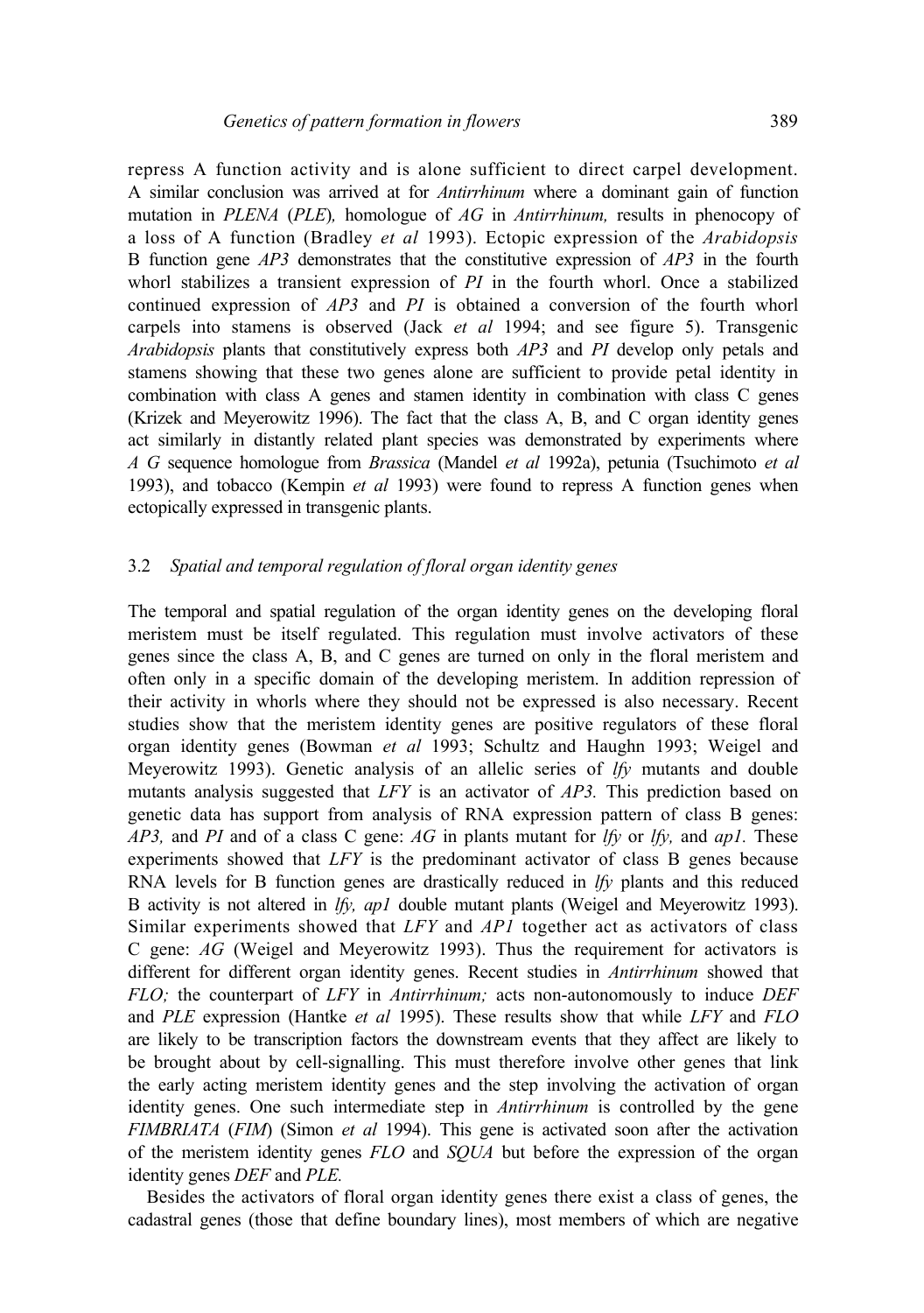regulators that apparently prevent the expression of the floral organ specification genes in inappropriate positions. Some of the organ identity genes themselves have dual functions and operate as cadastral genes too. The negative regulation of *AG* in whorl one and two by *AP2,* and the negative regulation of *AP1* in whorl three and four by *AG* are some of such examples (see figure 4). Genes that function purely as cadastral genes without any predominant role in determining organ identity are also known. The *SUPERMAN* (*SUP*) gene of *Arabidopsis* is required to prevent the expression of *AP3* in the fourth whorl of the developing flowers (Bowman *et al* 1992 and see figure 4). The molecular characterization of *SUP* shows it be a putative transcription factor belonging to a class of proteins with a zinc finger motifs and the expression pattern of *SUP* suggests a role in maintaining floral whorl boundaries (Sakai *et al* 1995). Recently another gene *LEUNIG* (*LUG*) has been defined that has a cadastral role in restricting *AG* in whorl one and two of the *Arabidopsis* flower (Liu and Meyerowitz 1995). These studies, therefore reveal a complex network of interactions among regulatory proteins that together are responsible for determining the fate of cells that constitute the floral meristem.

### **4. Conservation of the ABC model for organ specification among different species**

The cloning of several floral organ identity genes has been done from a variety of species on the basis of mutant phenotypes or the presence of the conserved MADS domain first found in *Antirrhinum* and *Arabidopsis* genes. The plants where these genes have been cloned from include a diverse range of species including tomato, petunia, tobacco, maize and rice (Angenent *et al* 1992, 1994; van der Krol *et al* 1993; Pnueli *et al* 1991; Kempin *et al* 1993; Schimdt *et al* 1993; Chung *et al* 1994). In most species a predominant fraction of the genes cloned on the basis of the presence of the MADS domain turn out to be genes that are preferentially expressed in inflorescence meristem, or floral meristem, or in a part of the flower. However, some MADS domain containing genes are expressed in vegetative tissues implying a role for proteins containing this domain in a wide range of biological activities (Ma *el al* 1991). The cloning of organ specification genes from a range of species has allowed a test of the functional conservation of these molecules. The *Brassica napus*  homologue of the *Arabidopsis AGAMOUS* gene was cloned on the basis of DNA sequence homology and this gene was then ectopically expressed in transgenic tobacco plants, lowers formed on these plants showed homeotic transformation of sepals into carpels and petals into stamens. These homeotic conversions were consistent with the conclusion that the ectopically expressed *Brassica AG* can suppress the A function genes of tobacco resulting in a phenocopy of a gain of C function (Mandel *et al* 1992a and see figure 5). The remarkable conservation of function of *AG* from *Brassica* in transgenic *Nicotiana* reinforces the idea that floral organ identity can be altered though the action of a few regulatory genes, just as meristem identity can be altered by the action of single genes like *LFY or AP1*  (Weigel and Nilssen 1995; Mandel and Yanofsky 1995).

The studies on the expression pattern of the MADS box containing genes from these varied species shows that the domain of expression is not always only in two adjacent whorls as observed for *Arabidopsis and Antirrhinum* MADS box genes. For e.g., the tomato *TM5* and the petunia *FBP2* genes are expressed in three consecutive inner whorls (Angenent *et al* 1994; Pneuli *et al* 1994), and the rice *Os MADS1* gene is expressed in lemma and palea (modified bracts) and in the ovary (Chung *et al* 1994; and see figure 6 for data from this laboratory). In fact in some cases the effects of mutations in sequence homologues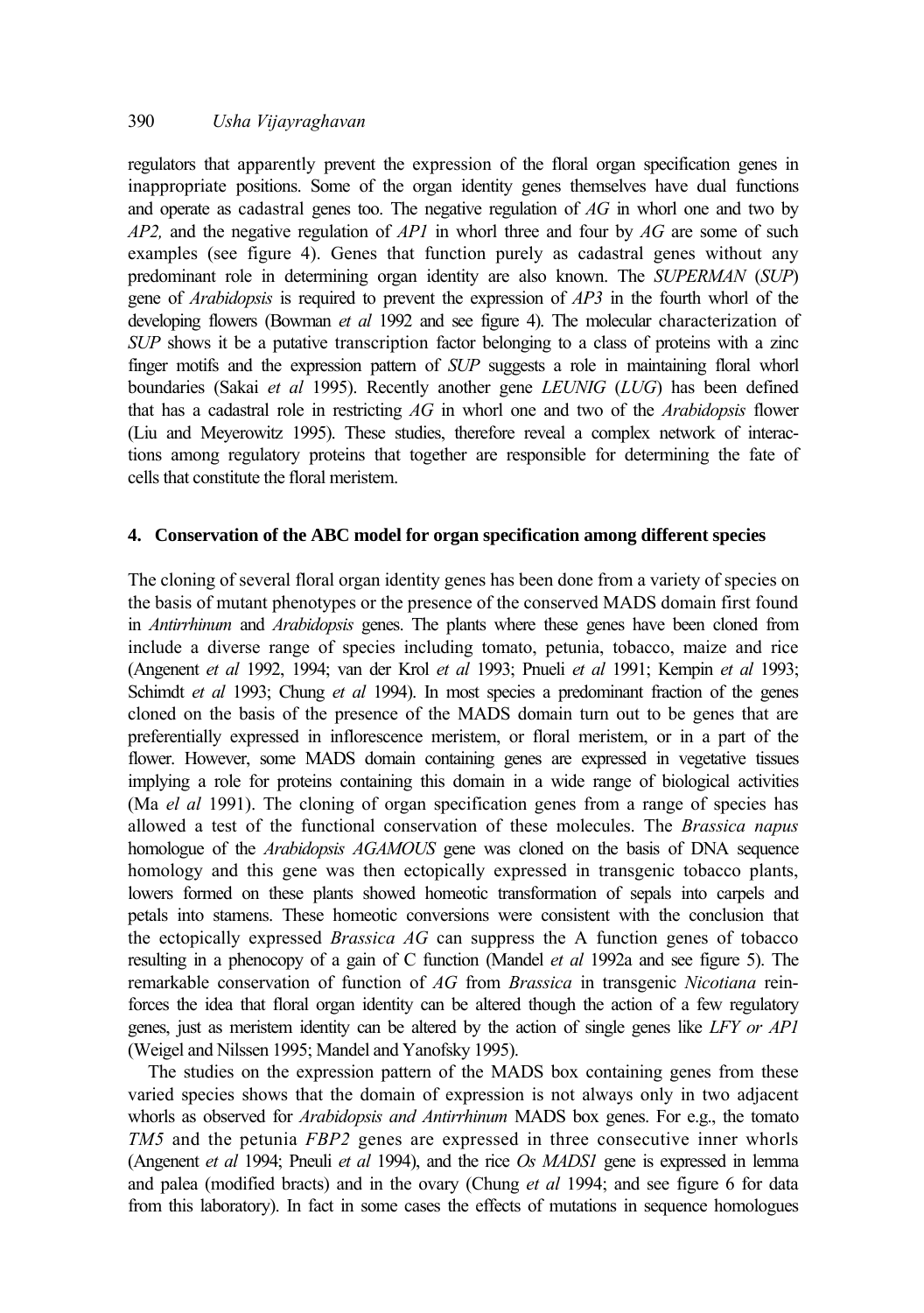

**Figure 6.** *In situ* analysis of the RNA expression domain of the *Os MADS1* gene of rice. A fragment of the gene that contains the 3*'* non-MADS region of the gene was used for the preparation of antisense RNA that was radio-labelled with  $S<sup>35</sup>$ UTP. This antisense RNA was hybridized to 8 *µ*m*.* thick sections of developing rice panicles according to the procedures specified by Drews *et al* (1991). The slides were developed after one week, (**a**) and (**c**) represent bright field photographs, and (**b**) and (**d**) show the same frames photographed in dark field. The hybridization signal in the dark field photographs is visible as silver to white grains. 1, leaf sheath; 2, lemma; 3, palea; 4, stamen; 5, carpel.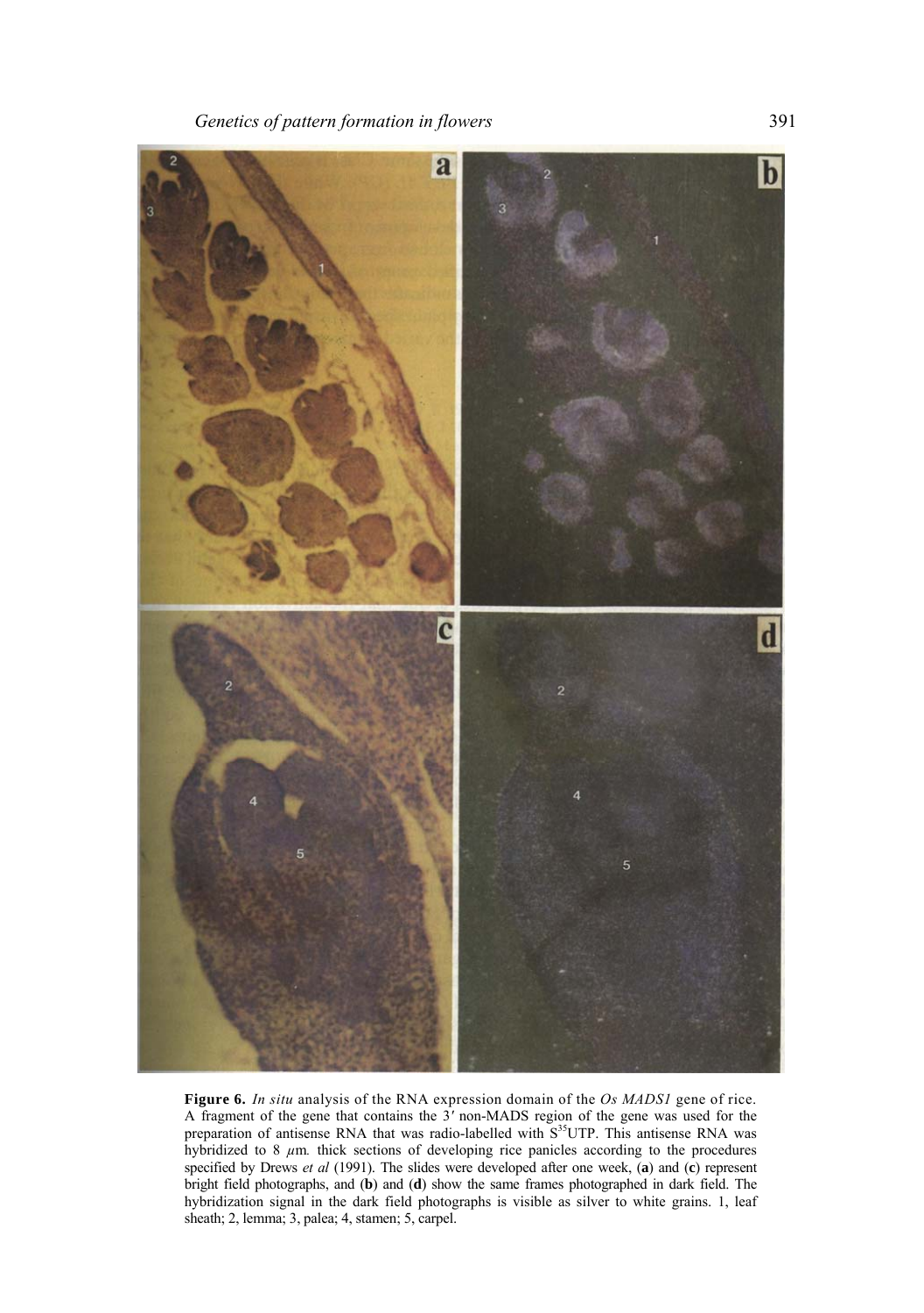present in two different species is not always the same. Class Β gene homologue of *AP3* and *DEF* in petunia is the gene *GREEN PETAL (GP).* While the RNA expression pattern of *GP* is restricted to the second and third whorl of the flower the effects of mutations in this gene are seen only petal development (van der Krol *et al* 1993). In addition some new MADS domain genes cloned from petunia and tomato do not correspond to any of the currently identified genes of *Arabidopsis* or *Antirrhinum*  (Pnueli *et al* 1991; Angenent *et al* 1992). This indicates that while the basic aspects of the ABC model are likely to hold true for many plant species, variations in this theme are likely to be informative on the evolution of the varied forms and function of the flowers that we observe.

### **5. Challenges ahead**

While a number of aspects of floral development are being elucidated by these studies many challenges still remain. Of these some interesting ones are what are the activators of the meristem identity genes and the link between these genes and the genes that sense growth conditions of the plant. While some evidence is available to show that the meristem identity genes are activators of the floral organ identity genes it is still unclear if this is a direct or indirect mechanism. The non-autonomous activation of class Β genes in *Antirrhinium* by *FLO* provides a clue that the activation is likely to be indirect (Hantke *et al* 1995). The downstream targets of the floral organ identity genes of all three classes are yet to be defined. Some aspects of the biochemical nature of these organ identity genes will soon be available. Recent *in vitro* studies have shown that the *AG* protein does bind DNA and its binding site is found to be similar to the SRE elements bound by SRF, a mammalian protein that bears this binding domain (Shiraishi *et al* 1993). *In vitro* studies have shown that the *Antirrhinum* proteins DEF and GLO bind DNA only as heterodimers (Scharwz-Sommer *et al* 1992; Trobner *et al*  1992). The plant MADS domain containing genes often share a second domain that bears similarity to the coiled coil domain of keratin, and this domain called the Κ box has been proposed to function in protein dimerization (Ma *et al* 1991; Pneuli *et al*  1991). This proposed function is yet to be tested. Many other questions that are being addressed currently in several laboratories are how are the number of organs that will develop in a flower controlled. Some clues are likely to emerge from the analysis of loci like *perianthia* of *Arabidopsis* where the organ number in each whorl is increased (M Running and Ε Μ Meyerowitz, personal communication). Another set of loci that are providing clues to determination of organ number are the *clavatal, clavata2,* and *clavata3* loci in *Arabidopsis* where an increased number of organs is seen in all whorls (Clark *et al* 1993,1995). Genetic analysis of *CLV1* shows the increased organ number arises from a primary phenotype of increased number of cells in the apical meristem both in the vegetative and in the reproductive stage. In addition to its role on determining meristem size *CLV1* interacts with meristem identity genes. Clues regarding the development of asymmetry in the case of zygomorphic flowers are like to come from the analysis of mutants like *cycloidia* of *Antirrhinum* where the normally zygomorphic flower is converted to one that is radially symmetrical (Carpenter and Coen 1990; Coen and Meyerowitz 1991). An understanding of the underlying mechanisms that determine number and symmetry of organs in flower will even throw light on the development of leaves where questions on pattern, and symmetry are yet to be addressed.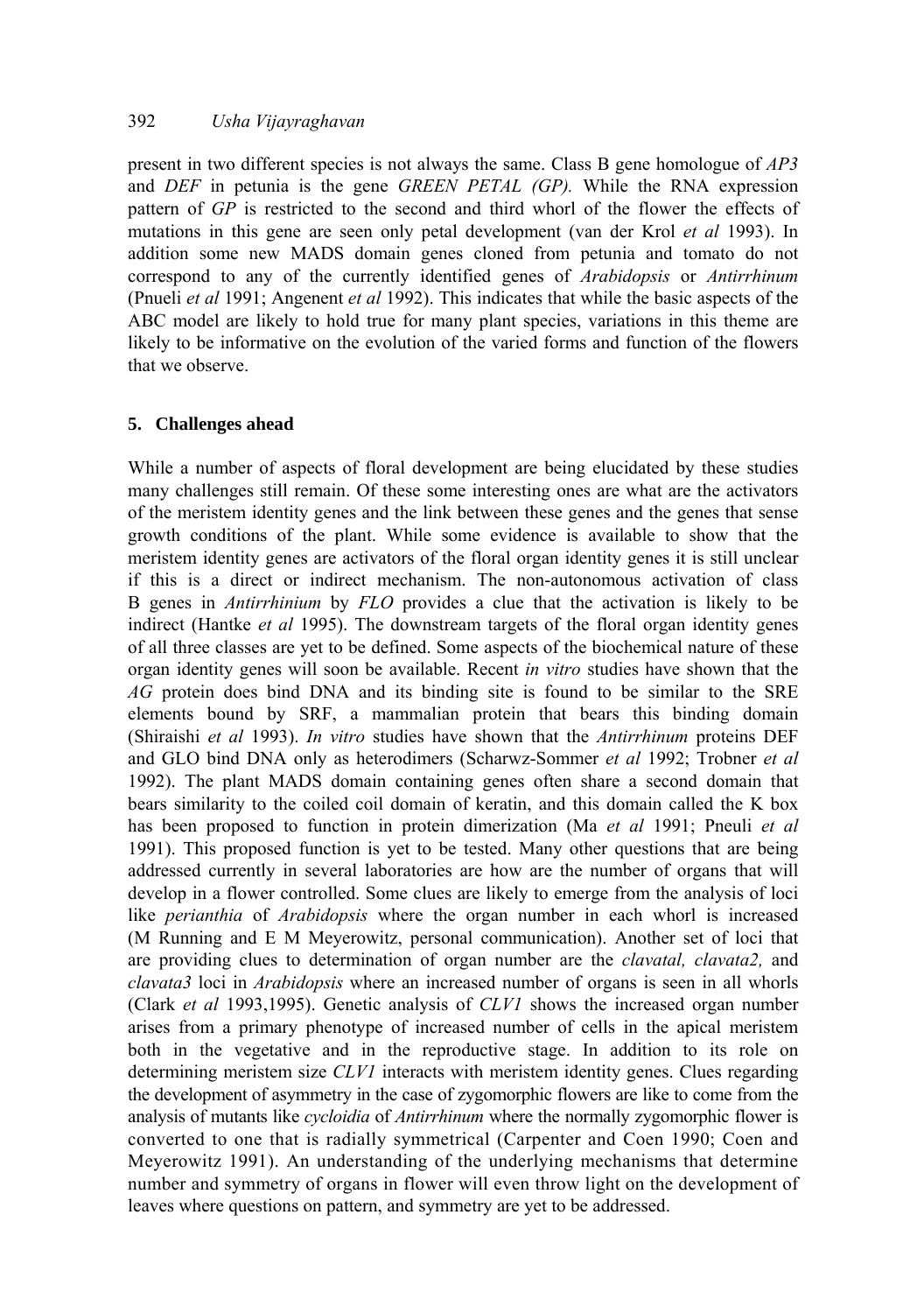### **Acknowledgements**

The cloning of the *Os MADS1* gene was done by Μ Β Suresh Kumar and I acknowledge his help in the experiments on the study of its RNA expression pattern. These expression pattern studies are reported here in figure 6. The work in my laboratory on flower development in rice is supported by a grant from the Rockefeller Foundation, USA; and our work on the *Arabidopsis APETALA1* gene was supported by a grant from Department of Science and Technology, New Delhi.

#### **References**

- Alvarez J, Guli C L, Yu X-H and Smyth D R 1992 Terminal flower: A gene affecting inflorescence development in *Arabidopsis thaliana; Plant J.* **2** 103-116
- Angenenet G C, Busscher Μ, Franken J, Mol J Ν Μ and Van Tunen A J 1992 Differential expression of two MADS box genes in wild type and mutant petunia flowers; *Plant Cell* **4** 983-993
- Angenenet G C, Franken J, Busscher Μ, Weiss D and Van Tunen A J 1994 Co-suppression of the petunia homeotic gene *fbp*2 affects the identity of the generative meristem; *Plant J.* **5** 33-44
- Bateson W 1894 *Materials for the study of variation* (Cambridge: Cambridge University Press)
- Bowman J L, Smyth D R and Meyerowitz Ε Μ 1989 Genes directing flower development in *Arabidopsis; Plant Cell* **1** 37-52
- Bowman J L, Sakai H, Jack T, Weigel D, Mayer U and Meyerowitz Ε Μ 1992 SUPERMAN, a regulator of floral homeotic genes in *Arabidopsis; Development* **114** 599-615
- Bowman J L, Alvarez J, Weigel D, Meyerowitz Ε Μ and Smyth D R 1993 Control of flower development in *Arabidopsis thaliana* by *APETALA1* and interacting genes; *Development* **119** 721-743
- Bradley D, Carpenter R, Sommer H, Hartley N and Coen E S 1993 Complementary floral phenotypes result from opposite orientations of a transposon at the *plena* locus οf *Antirrhinum, Cell* **72** 85-95
- Carpenter R and Coen Ε S 1990 Floral homeotic mutations produced by transposon-mutagenesis in *Antirrhinum majus; Genes Dev.* **4** 1483-1493
- Chung Υ Υ, Kim S-R, Finkel D, Yanofsky Μ F and An G 1994 Early flowering and reduced apical dominance result from ectopic expression of a rice MADS box gene; *Plant Mol. Biol.* 26 657-665
- Clark S E, Running Μ Ρ and Meyerowtiz E M 1993 *CLAVAT Al,* a regulator of meristem and floral development in *Arabidopis; Development* **119** 397-418
- Clark S E, Running Μ Ρ and Meyerowitz Ε Μ 1995 *CLAV AT A3* is a specific regulator of shoot and floral meristem development affecting the same process as *CLAV AT Al; Development* **121** 2057-2067
- Coen Ε S and Meyerowitz Ε Μ 1991 The war of the whorls: Genetic interactions controlling flower development; *Nature* (*London*) **353** 31-37
- Coen Ε S, Romero J Μ, Doyle S, Elliot R, Murphy G and Carpenter R 1990 *floricula:* Α homeotic gene required for flower development in *Antirrhinum majus; Cell* **63** 1311-1322
- Drews G N, Bowman J L and Meyerowitz Ε Μ 1991 Negative regulation of the *Arabidopsis* homeotic gene *AGAMOUS* by the *APETALA*2 product; *Cell* **65** 991-1002
- Goto Κ and Meyerowitz Ε Μ 1994 Function and regulation of the *Arabidopsis* floral homeotic gene *PISTILLATA; Genes Dev.* **8** 1548-1560
- Gustafson-Brown C, Savidge Β and Yanofsky Μ F 1994 Regulation of the *Arabidopsis* floral homeotic gene *APETALA1; Cell* **76** 131-143
- Hantke S S, Carpenter R and Coen Ε S 1995 Expression of *floricula* in single cell layers of periclinal chimeras activates downstream homeotic gene in all layers of floral meristem; *Development* **121** 27-35
- Huijser Ρ, Klein J, Lonning W-E, Meijer Η, Saedler Η and Sommer Η 1992 *Bracteomania,* an inflorescence anomaly is caused by the loss of function of the MADS box gene *SQU AMOSA* in *Antirrhinum majus; EMBO J.* **11** 1239-1249
- Irish V F and Sussex Ι Μ 1990 Function of the *APETALA1* gene during *Arabidopsis* floral development; *Plant Cell* **2** 741-753
- Jack T, Brockman L L and Meyerowitz Ε Μ 1992 The homeotic gene *APETALA3* of *Arabidopsis thaliana*  encodes a MADS box gene and is expressed in petals and stamens; *Cell* **68 683**-697
- Jack T, Fox G L and Meyerowitz Ε Μ 1994 *Arabidopsis* homeotic gene *APETALA3* ectopic expression: transcriptional and post-transcriptional regulation determine floral organ identity; *Cell* **76** 703-716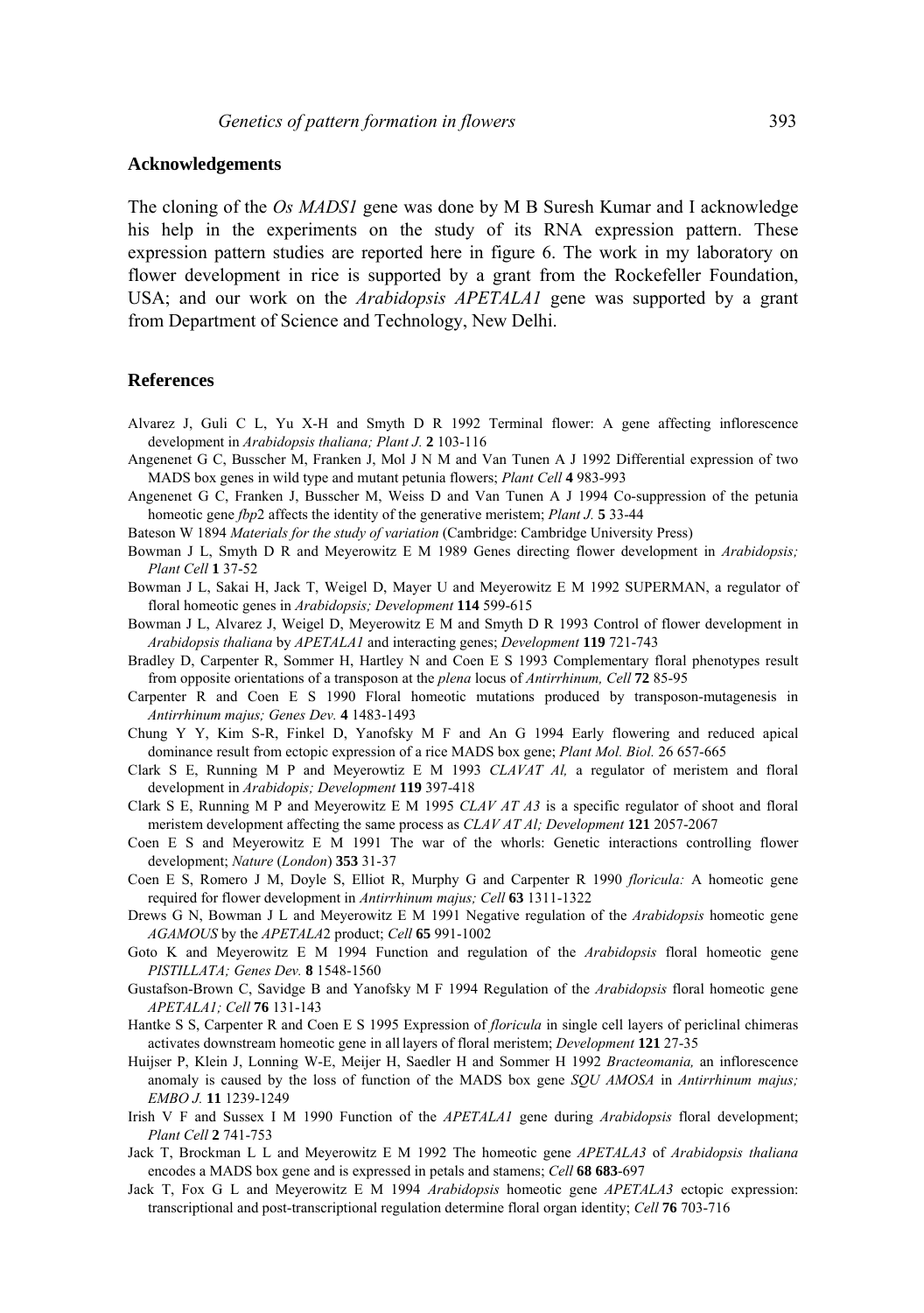- Jofuku Κ D, van den Boer Β G W, van Montagu Μ and Okamuro J 1994 Control of *Arabidopsis* flower and seed development by the homeotic gene *APETALA2; Plant Cell* **6** 1211-1225
- Kelly A J, Bonnlander MB and Meeks-Wagner D 1995 *NFL,* the tobacco homolog of *FLORICULA* and *LEAFY,* is transcriptionally expressed in both vegetative and floral meristems; *Plant Cell* **7** 225-234
- Kempin S A, Mandel Μ A and Yanofsky Μ F 1993 Conversion of perianth into reproductive organs by ectopic expression of the tobacco floral homeotic gene *NAG1; Plant Physiol.* **103** 1041-1046
- Kempin S A, Savidge Β and Yanofsky Μ F 1995 Molecular basis of the *cauliflower* phenotype in *Arabidopsis; Science* **267** 522-525
- Krizek Β A and Meyerowitz Ε Μ 1996 The *Arabidopsis* homeotic genes *APETALA3* and *PISTILLATA* are sufficient to provide the Β class organ identity function; *Development* **122** 11-22
- Liu Ζ and Meyerowitz Ε Μ 1995 *LEUNIG* regulates *AGAMO US* expression in *Arabidopsis* flowers; D*evelopment*  **121** 975-991
- Ma Η 1994 The unfolding drama of flower development: recent results from genetic and molecular analysis; *Genes Dev.* **8** 745-756
- Ma H, Yanofsky Μ F and Meyerowitz Ε Μ 1991 *AGL1-AGL6,* an *Arabidopsis* gene family with similarity to floral homeotic and transcription factor genes; *Genes Dev.* **5** 485-495
- Mandel Μ A, Bowman J L, Kempin S A, Ma H, Meyerowitz Ε Μ and Yanofsky Μ F 1992a Manipulation of flower structure in transgenic tobacco; *Cell* **71** 133-143
- Mandel Μ A, Gustafson-Brown C, Savidge Β and Yanofsky Μ F 1992b Molecular characterization of the *Arabidopsis* floral homeotic gene *APETALA1; Nature* (*London*) **360** 273-277
- Mandel Μ A and Yanofsky Μ F 1995 A gene triggering flower formation in *Arabidopsis: Nature* (*London*) **377**  522-524
- Mizukami Υ and Ma Η 1992 Ectopic expression of the floral homeotic gene *AGAMOUS* in transgenic *Arabidopsis* plants alter floral identity; *Cell* **71** 119-131
- Poethig R W 1990 Heterochronic mutations affecting shoot development in maize; *Genetics* **119** 959-973
- Pneuli L, Abu-Abeid M, Zamir D, Nacken W, Schwarz-Sommer Ζ and Lifschitz Ε 1991 The MADS box gene family in tomato: temporal expression during floral development, conserved secondary structure and homology with homeotic genes from *Antirrhinum* and *Arabidopsis; Plant J.* **1** 253-266
- Pneuli L, Hareven D, Broday L, Hurwitz C and Lifshitz Ε 1994 The *TM5* MADS box gene mediates organ differentiation in three inner whorls of tomato flowers; *Plant Cell* **6** 175-186
- Sakai H, Medrano L and Meyerowitz Ε Μ 1995 Role of *SUPERMAN* in maintaining *Arabidopsis* floral whorl boundaries; *Nature* (*London*) **378** 199-203
- Schmidt R J, Veit Μ Α, Mandel Μ A, Mena Μ, Hake S and Yanofsky Μ F 1993 Identification and molecular characterization of *ZAG1,* the maize homolog of the *Arabidopsis* floral homeotic gene, *AGAMOUS; Plant Cell* **5** 729-737
- Schultz Ε A and Haughn G W 1993 Genetic analysis of the floral initiation process (FLIP) in *Arabidopsis; Development* **119** 745-765
- Schwarz-Sommer Ζ, Hue I, Huijser Ρ, Flor Ρ J, Hansen R, Tetens F, Lonnig W-E, Saedler Η and Sommer Η 1992 Characterization of the *Antirrhinum* floral homeotic MADS-box gene *deficiens:* evidence for DNA binding and autoregulation of its persistent expression throughout floral development; *EMBO* J. **11** 251-263
- Shannon S and Meeks-Wagner D R1991A mutation in the *Arabidopsis TFL1* gene affects inflorescence meristem development; *Plant Cell* **3** 977-892
- Shirashi H, Okada Κ and Shimura Υ1993 Nucleotide sequences recognised by the *AGAMOUS* MADS domain of *Arabidopsis thaliana in vitro; Plant J.* **4** 385-398
- Simon R, Carpenter R, Doyle S and Coen Ε 1994 *Fimbriata* controls flower development by mediating between meristem identity and organ identity genes; *Cell* **78** 99-107
- Smyth D R, Bowman J L and Meyerowitz Ε Μ 1990 Early flower development in *Arabidopsis; Plant Cell*  **2** 755-767
- Sung Ζ R, Belachew A, Shunong Β and Bertrand-Garica R 1992 *EMF,* an *Arabidopsis* gene required for vegetative shoot development; *Science* **258** 1645-1647
- Trobner W, Ramirez L, Motte Ρ, Hue I, Hiujser P, Lonnig W-E, Saedler Η, Sommer Η and Schwarz-Sommer Ζ 1992 *GLOBOSA:* Α homeotic gene which interacts with *DEFICIENS* in the control of *Antirrhinum* floral organogenesis; *EMBO J.* **11** 4693-4704
- Tsuchimoto S, van der Krol A R and Chua N-H 1993 Ectopic expression of *pMADS3* in transgenic petunia phenocopies the petunia blind mutant; *Plant Cell* **5** 843-853
- van der Krol A R, Brunelle A, Tsuchimoto S and Chua N-H 1993 Functional analysis of petunia floral homeotic MADS box gene *pMADSl; Genes Dev.* **7** 1214-1228